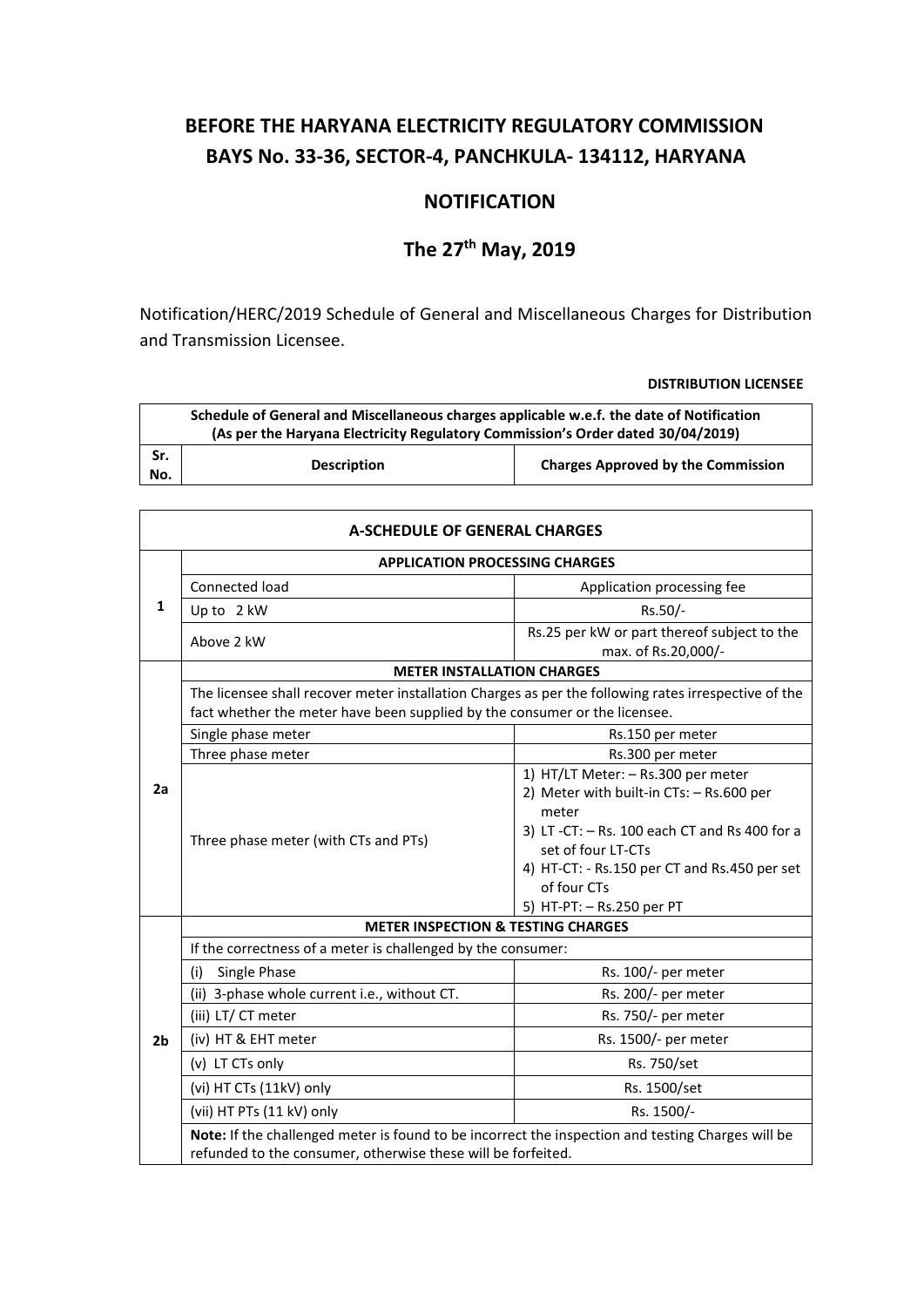| Schedule of General and Miscellaneous charges applicable w.e.f. the date of Notification<br>(As per the Haryana Electricity Regulatory Commission's Order dated 30/04/2019) |                    |                                           |
|-----------------------------------------------------------------------------------------------------------------------------------------------------------------------------|--------------------|-------------------------------------------|
| Sr.<br>No.                                                                                                                                                                  | <b>Description</b> | <b>Charges Approved by the Commission</b> |

|    | Changing the Meter or its position in the same premises at the request of the consumer when<br>no additional material is required.                                                                                                  |                      |  |
|----|-------------------------------------------------------------------------------------------------------------------------------------------------------------------------------------------------------------------------------------|----------------------|--|
|    | No Charges shall be levied if the meter is re-located by the licensee:-                                                                                                                                                             |                      |  |
| 2c | (i) Single phase                                                                                                                                                                                                                    | Rs. 200/- per meter  |  |
|    | (ii) 3-phase whole current i.e. without CT.                                                                                                                                                                                         | Rs. 300/- per meter  |  |
|    | (iii) L.T. meter with CTs                                                                                                                                                                                                           | Rs. 1000/- per meter |  |
|    | (iv) H.T. & E.H.T metering equipment.                                                                                                                                                                                               | Rs. 2000/- per meter |  |
|    | RE-SEALING CHARGES WHERE SEALS ARE FOUND BROKEN                                                                                                                                                                                     |                      |  |
|    | (i) Meter cupboard                                                                                                                                                                                                                  | $Rs.50/-$            |  |
|    | (ii) Where cut-out is independently sealed                                                                                                                                                                                          | Rs.50/-              |  |
| 2d | (iii) Meter cover or Meter Terminal cover (Single<br>Phase)                                                                                                                                                                         | Rs.100/-             |  |
|    | (iv) Meter cover or Meter Terminal cover (3-<br>Phase)                                                                                                                                                                              | Rs.250/-             |  |
|    | (v) Maximum Demand Indicator or CT chamber                                                                                                                                                                                          | Rs.550/-             |  |
|    | (vi) P T fuses                                                                                                                                                                                                                      | Rs.550/-             |  |
| 3  | <b>FUSE REPLACEMENT</b>                                                                                                                                                                                                             |                      |  |
|    | <b>Replacing Consumer's fuse</b>                                                                                                                                                                                                    | Nil                  |  |
|    | <b>RECONNECTION CHARGES</b>                                                                                                                                                                                                         |                      |  |
|    | Domestic consumer<br>i)                                                                                                                                                                                                             | 1-PH-Rs.100/-        |  |
|    |                                                                                                                                                                                                                                     | 3-PH-Rs. 300/-       |  |
|    | ii) Non-Domestic consumer                                                                                                                                                                                                           | 1-PH-Rs.200/-        |  |
|    |                                                                                                                                                                                                                                     | 3-PH-Rs. 500/-       |  |
| 4  | iii) A.P. consumer                                                                                                                                                                                                                  | Rs. 500/-            |  |
|    | iv) L.T. Industrial (upto 20 kW)                                                                                                                                                                                                    | Rs. 750/-            |  |
|    | v) LT Industrial (above 20 kW)                                                                                                                                                                                                      | Rs. 2000/-           |  |
|    | vi) H.T. Industrial consumer                                                                                                                                                                                                        | Rs. 5000/-           |  |
|    | vii) Bulk Supply & Street Lighting consumer                                                                                                                                                                                         | Rs. 3000/-           |  |
|    | <b>TESTING CONSUMER'S INSTALLATION</b>                                                                                                                                                                                              |                      |  |
| 5  | i)For initial testing of new installation or of any<br>extension to an existing installation if the<br>installation is found to be in order and the wiring<br>contractor or his representative is present at the<br>site.           | Nil                  |  |
|    | ii)For initial or subsequent testing of a new<br>installation or an extension to an existing<br>installation if the installation is found to be<br>defective or the wiring contractor or his<br>representative fails to be present: | Nil                  |  |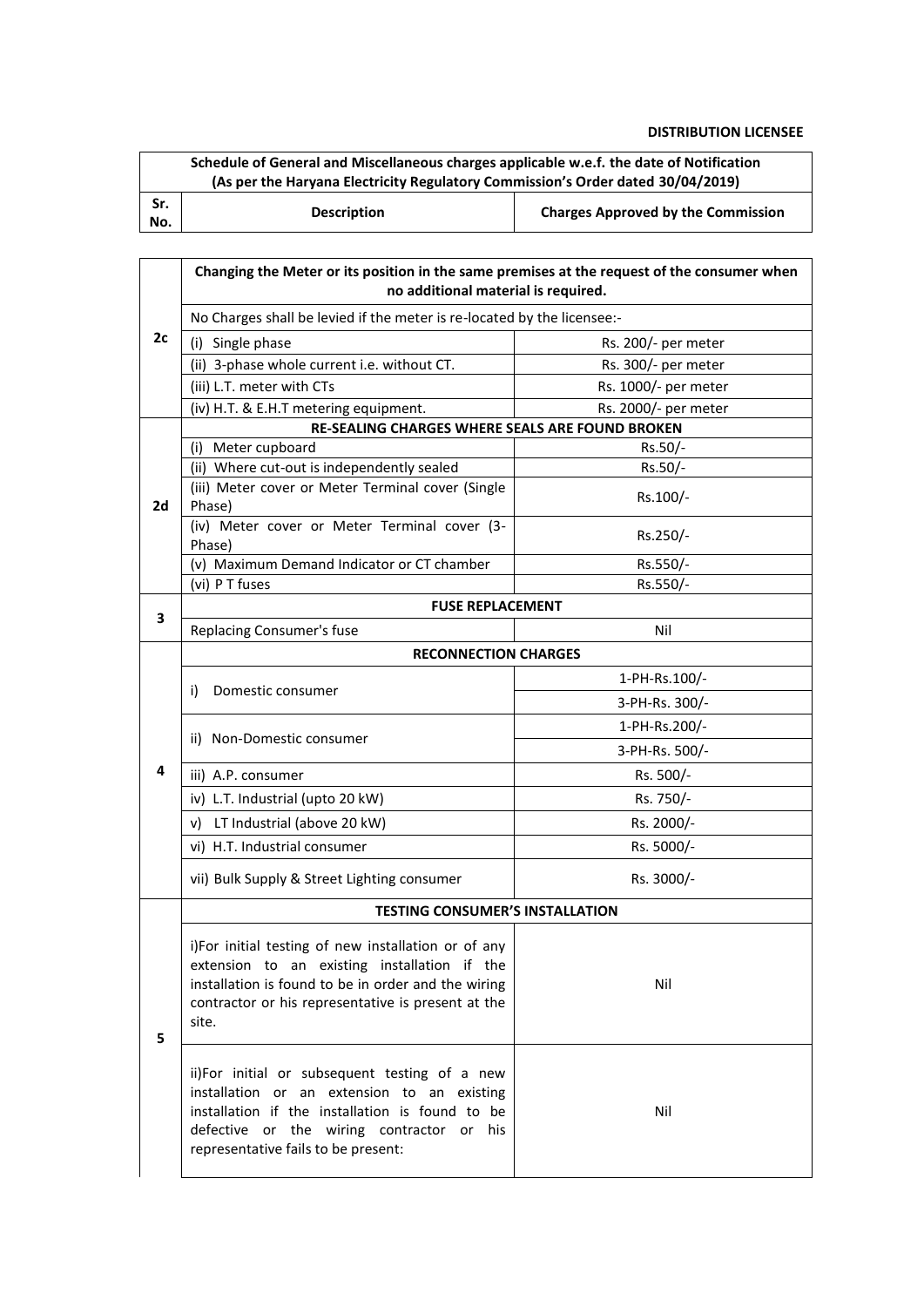|                                   | Schedule of General and Miscellaneous charges applicable w.e.f. the date of Notification<br>(As per the Haryana Electricity Regulatory Commission's Order dated 30/04/2019) |                                                                                         |  |
|-----------------------------------|-----------------------------------------------------------------------------------------------------------------------------------------------------------------------------|-----------------------------------------------------------------------------------------|--|
| Sr.<br>No.                        | <b>Description</b>                                                                                                                                                          | <b>Charges Approved by the Commission</b>                                               |  |
|                                   |                                                                                                                                                                             |                                                                                         |  |
|                                   | (a) Single Phase LT installation                                                                                                                                            | Nil                                                                                     |  |
|                                   | (b) Three Phase LT installation                                                                                                                                             | Nil                                                                                     |  |
|                                   | (c) Three Phase HT installation                                                                                                                                             | Nil                                                                                     |  |
|                                   | SUPPLY OF DUPLICATE COPIES OF ELECTRICITY BILLS                                                                                                                             |                                                                                         |  |
|                                   | Domestic consumers<br>i)                                                                                                                                                    |                                                                                         |  |
|                                   | <b>Non-Domestic consumers</b><br>ii)                                                                                                                                        |                                                                                         |  |
| 6                                 | iii) L.T. Industrial (upto20 kW) & AP consumer                                                                                                                              | Nil for one-time request.                                                               |  |
|                                   | iv) L.T. Industrial (above 20 kW) & Street lighting                                                                                                                         | Thereafter, Rs. 20/- per duplicate Bill                                                 |  |
|                                   | consumer                                                                                                                                                                    |                                                                                         |  |
|                                   | v) H.T. Industrial & bulk supply consumer.                                                                                                                                  |                                                                                         |  |
|                                   | SUPPLY OF DUPLICATE COPIES OF DEMAND NOTICE                                                                                                                                 |                                                                                         |  |
|                                   | Domestic consumers<br>i)                                                                                                                                                    |                                                                                         |  |
|                                   | ii) Non-Domestic consumers                                                                                                                                                  |                                                                                         |  |
|                                   |                                                                                                                                                                             |                                                                                         |  |
| 7                                 | iii) L.T. Industrial (upto20 kW) & AP consumer                                                                                                                              | Nil                                                                                     |  |
|                                   |                                                                                                                                                                             |                                                                                         |  |
|                                   | iv) L.T. Industrial (above 20 kW) & Street lighting                                                                                                                         |                                                                                         |  |
|                                   | consumer                                                                                                                                                                    |                                                                                         |  |
|                                   | H.T. Industrial & bulk supply consumer.<br>V)                                                                                                                               |                                                                                         |  |
|                                   | vi) Supply of detailed print out of meter recording                                                                                                                         |                                                                                         |  |
| <b>REVIEW OF ELECTRICITY BILL</b> |                                                                                                                                                                             |                                                                                         |  |
|                                   | If the accuracy of licensee's bill is challenged by the consumer and a review of the bill is                                                                                |                                                                                         |  |
| 8                                 | demanded:                                                                                                                                                                   |                                                                                         |  |
|                                   | (i) Domestic, & AP consumers.                                                                                                                                               | Nil                                                                                     |  |
|                                   | (ii) Others                                                                                                                                                                 |                                                                                         |  |
|                                   |                                                                                                                                                                             |                                                                                         |  |
|                                   |                                                                                                                                                                             | Shall be governed as per Regulations 5.5 (1)                                            |  |
|                                   |                                                                                                                                                                             | (b), 5.7 & 5.8 of The Haryana Electricity<br>Regulatory Commission (Duty to supply      |  |
|                                   |                                                                                                                                                                             | electricity on request, Power to recover                                                |  |
| 9                                 | <b>METER SECURITY CHARGES</b>                                                                                                                                               | expenditure incurred in providing supply and                                            |  |
|                                   |                                                                                                                                                                             | Power to require security) Regulations, 2016                                            |  |
|                                   |                                                                                                                                                                             | and Regulation 5.2.2 of The Haryana                                                     |  |
|                                   |                                                                                                                                                                             | Electricity Regulatory Commission (Electricity<br>Supply Code) Regulations, 2014<br>and |  |
|                                   |                                                                                                                                                                             | amendments thereof from time to time.                                                   |  |
|                                   |                                                                                                                                                                             |                                                                                         |  |
|                                   | <b>COST OF METER CUP BOARD (MCB)</b>                                                                                                                                        |                                                                                         |  |
| 10                                | i) Single Phase Meter                                                                                                                                                       | As per approved cost data book hosted on                                                |  |
|                                   | ii) Three Phase Meter                                                                                                                                                       | the DISCOM's official website                                                           |  |
|                                   | iii) 3-Ph-LT/CT                                                                                                                                                             |                                                                                         |  |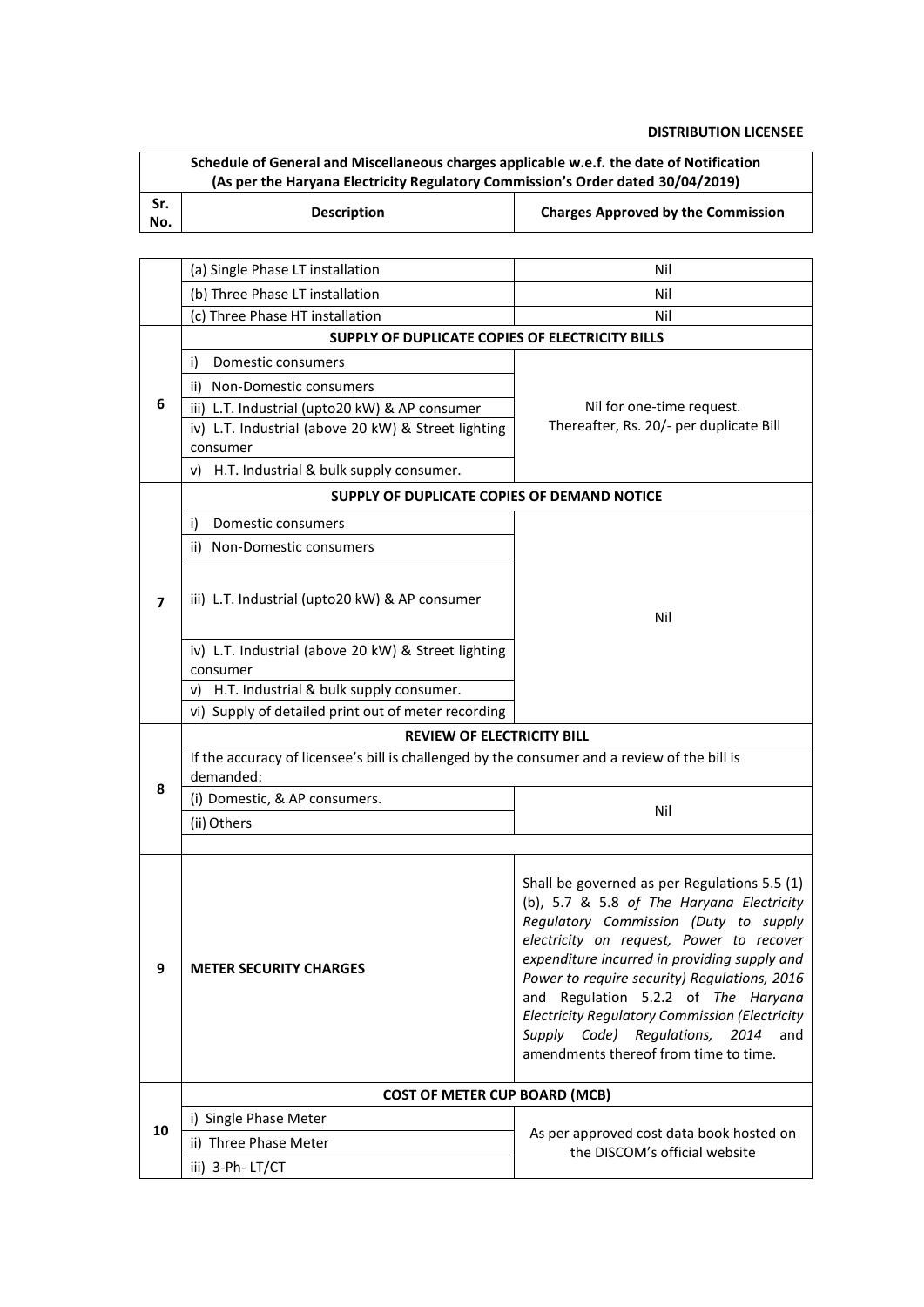|            | Schedule of General and Miscellaneous charges applicable w.e.f. the date of Notification<br>(As per the Haryana Electricity Regulatory Commission's Order dated 30/04/2019)                             |                                                                                                                                                                                                                                                                                                          |  |  |
|------------|---------------------------------------------------------------------------------------------------------------------------------------------------------------------------------------------------------|----------------------------------------------------------------------------------------------------------------------------------------------------------------------------------------------------------------------------------------------------------------------------------------------------------|--|--|
| Sr.<br>No. | <b>Description</b><br><b>Charges Approved by the Commission</b>                                                                                                                                         |                                                                                                                                                                                                                                                                                                          |  |  |
|            |                                                                                                                                                                                                         |                                                                                                                                                                                                                                                                                                          |  |  |
|            | TESTING CHARGES OF TRANSFORMERS OR OTHER EQUIPMENT OF CONSUMER OR PRIVATE<br><b>PARTY</b>                                                                                                               |                                                                                                                                                                                                                                                                                                          |  |  |
|            | i) Protective Relays: Testing including current and<br>time setting                                                                                                                                     | Rs. 1100/- per relay                                                                                                                                                                                                                                                                                     |  |  |
|            | ii) Power and Distribution Transformers:                                                                                                                                                                |                                                                                                                                                                                                                                                                                                          |  |  |
|            | a) Insulation resistance tests of winding                                                                                                                                                               | Rs. 770/- per transformer                                                                                                                                                                                                                                                                                |  |  |
|            | b) General checking of breather and other<br>accessories                                                                                                                                                | Rs. 400/- per transformer                                                                                                                                                                                                                                                                                |  |  |
|            | c) Dielectric strength test of oil                                                                                                                                                                      | Rs. 220/- per transformer                                                                                                                                                                                                                                                                                |  |  |
| 11         | d) Testing of buchholz relay and temperature<br>indicators functioning.                                                                                                                                 | Rs. 800/- each                                                                                                                                                                                                                                                                                           |  |  |
|            | iii) Circuit Breaker 400 volts, 11kV and 33 kV:<br>General checking of breaker and testing of the<br>tripping mechanism and 33 kV: General checking of<br>breaker and testing of the tripping mechanism | Rs. 800/- each<br>(These charges shall also be applicable for<br>the CB/VCB required to be tested by HVPN at<br>their sub stations. The charges shall form<br>part of the demand notice of the consumer<br>to be issued by DISCOMs instead of<br>demanding the changes from the consumer<br>separately.) |  |  |
|            | iv)Current transformer and potential transformer and meter: -                                                                                                                                           |                                                                                                                                                                                                                                                                                                          |  |  |
|            | a) Testing of LT current transformer                                                                                                                                                                    | Rs. 165/- each                                                                                                                                                                                                                                                                                           |  |  |
|            | b) Testing of 3 phase LT current transformer                                                                                                                                                            | Rs. 440/- each                                                                                                                                                                                                                                                                                           |  |  |
|            | Testing of 11 kV & 33 kV CT<br>C)                                                                                                                                                                       | Rs. 550/- each                                                                                                                                                                                                                                                                                           |  |  |
|            | d) Testing of three phase 11 kV & 33 kV CT                                                                                                                                                              | Rs. 1100/- each                                                                                                                                                                                                                                                                                          |  |  |
|            | e) Testing & recalibration of single-phase<br>energy meter                                                                                                                                              | Rs. 90/- per meter                                                                                                                                                                                                                                                                                       |  |  |
|            | f) Testing & recalibration of three phase LT<br>energy meter without CT                                                                                                                                 | Rs. 330/- per meter                                                                                                                                                                                                                                                                                      |  |  |
|            | Testing & recalibration of three phase LT<br>g)<br>energy meter with built-in CTs (like Prodigy Meter)                                                                                                  | Rs. 660/- per meter                                                                                                                                                                                                                                                                                      |  |  |
|            | h) Testing & recalibration of HT / EHT metering equipment:-                                                                                                                                             |                                                                                                                                                                                                                                                                                                          |  |  |
|            | (i)<br>HT / EHT meter                                                                                                                                                                                   | Rs. 2000/- per meter                                                                                                                                                                                                                                                                                     |  |  |
|            | a) CT/PT Combined Unit (Combo)<br>(ii)                                                                                                                                                                  | Rs. 2500/- per unit                                                                                                                                                                                                                                                                                      |  |  |
|            | b) CTs only                                                                                                                                                                                             | Rs. 500/- per CT or Rs. 1500/- per Set of 3<br><b>CTs</b>                                                                                                                                                                                                                                                |  |  |
|            | (iii) HT/EHT PT                                                                                                                                                                                         | Rs. 1000/- per unit                                                                                                                                                                                                                                                                                      |  |  |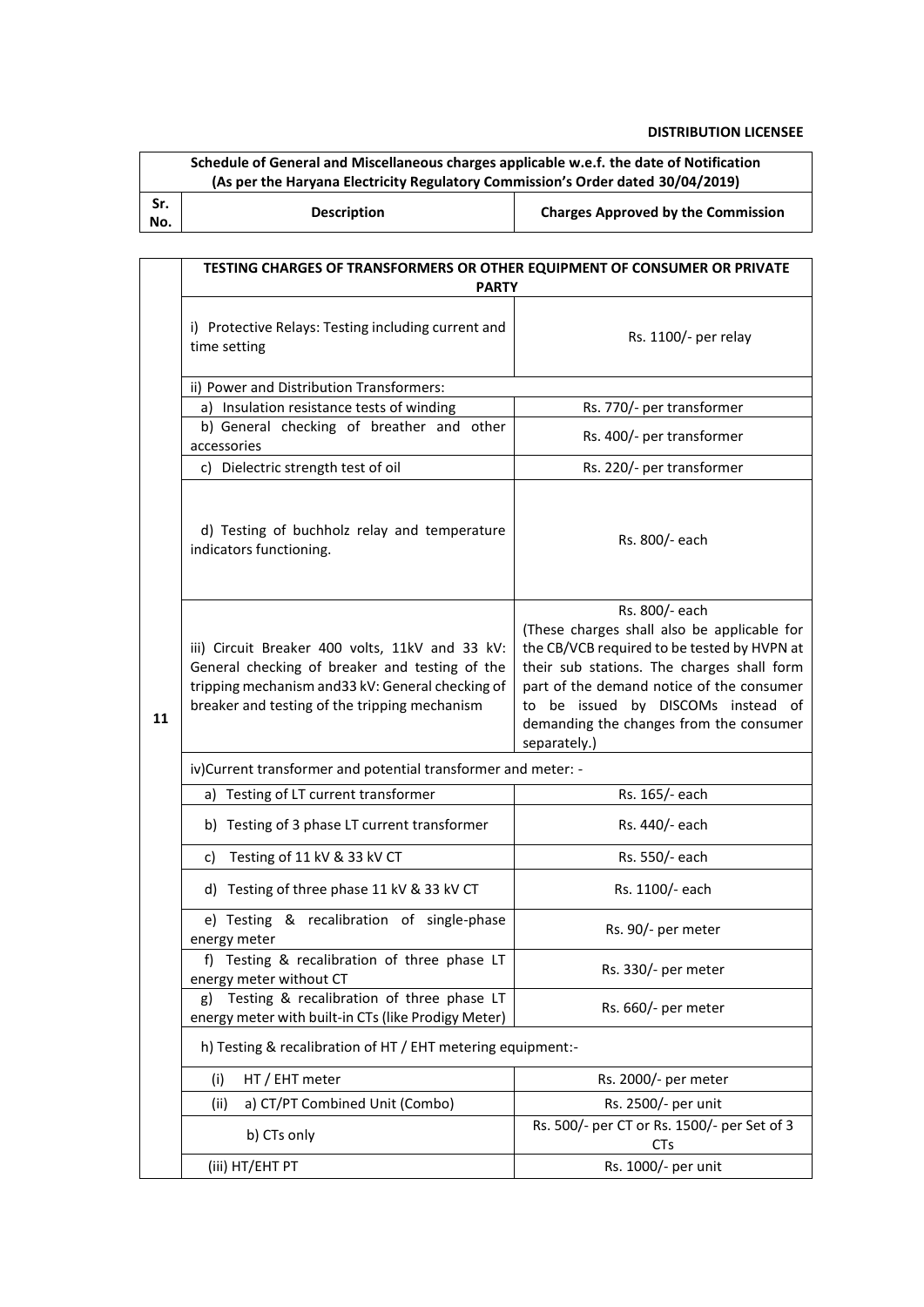| Schedule of General and Miscellaneous charges applicable w.e.f. the date of Notification |                                                                                 |                                           |  |  |
|------------------------------------------------------------------------------------------|---------------------------------------------------------------------------------|-------------------------------------------|--|--|
|                                                                                          | (As per the Haryana Electricity Regulatory Commission's Order dated 30/04/2019) |                                           |  |  |
| Sr.<br>No.                                                                               | <b>Description</b>                                                              | <b>Charges Approved by the Commission</b> |  |  |

|                                                                                                                                                                                                                                         | Testing & recalibration of maximum demand<br>i)<br>indicator                                                                                                                                       | Rs. 660/- per meter                                                                                           |  |
|-----------------------------------------------------------------------------------------------------------------------------------------------------------------------------------------------------------------------------------------|----------------------------------------------------------------------------------------------------------------------------------------------------------------------------------------------------|---------------------------------------------------------------------------------------------------------------|--|
|                                                                                                                                                                                                                                         | Testing and adjustment of voltmeter/<br>j)<br>ammeter                                                                                                                                              | Rs. 165/- each                                                                                                |  |
|                                                                                                                                                                                                                                         | v) Checking of capacitor (Other than initial checking on consumer's request:-                                                                                                                      |                                                                                                               |  |
|                                                                                                                                                                                                                                         | a) 400 volts                                                                                                                                                                                       | Rs. 110/- per job                                                                                             |  |
|                                                                                                                                                                                                                                         | b) 11 kV and above                                                                                                                                                                                 | Rs. 110/- per job                                                                                             |  |
|                                                                                                                                                                                                                                         | vi) General: -                                                                                                                                                                                     |                                                                                                               |  |
|                                                                                                                                                                                                                                         | a)<br>Dielectric strength of oil of various<br>equipment                                                                                                                                           | Rs. 220/- per sample                                                                                          |  |
|                                                                                                                                                                                                                                         | Earth resistance test of substation<br>b)                                                                                                                                                          | Rs. 220/- per earth                                                                                           |  |
|                                                                                                                                                                                                                                         | c) Measurement of insulation resistance of<br>cables/equipment's                                                                                                                                   | Rs. 220 per sample                                                                                            |  |
|                                                                                                                                                                                                                                         | <b>Remarks:</b>                                                                                                                                                                                    |                                                                                                               |  |
|                                                                                                                                                                                                                                         | The above Charges include the visiting charge of M&T staff as well.<br>i)                                                                                                                          |                                                                                                               |  |
|                                                                                                                                                                                                                                         | ii) Test report on prescribed form will be issued by the S.D.O (Operation) / M&T lab, which will<br>be produced by the applicant along with the wiring contractor's test report.                   |                                                                                                               |  |
| iii) The insulation, earth and oil tests as well as general checking and inspections should be<br>performed by the operation sub-division. Other tests requiring M&T lab facilities shall be arranged<br>by the operation sub-division. |                                                                                                                                                                                                    |                                                                                                               |  |
|                                                                                                                                                                                                                                         | iv) Charges of meter as detailed herewith will also be applicable for Net-meters of corresponding<br>category i.e., single phase, three phases, LT-CT, HT etc.                                     |                                                                                                               |  |
|                                                                                                                                                                                                                                         | LT & HT applicable as defined in HERC, Supply Code Regulations, 2014 amended from time to<br>time.                                                                                                 |                                                                                                               |  |
|                                                                                                                                                                                                                                         | <b>B - SCHEDULE OF MISCELLANEOUS CHARGES</b>                                                                                                                                                       |                                                                                                               |  |
|                                                                                                                                                                                                                                         | METER SERVICE CHARGES (PER METER/ PER MONTH):                                                                                                                                                      |                                                                                                               |  |
|                                                                                                                                                                                                                                         | These Charges shall be leviable in case the meter has been supplied by the licensee and also that<br>the meter is installed inside the consumer premises or on pole outside the consumer premises. |                                                                                                               |  |
|                                                                                                                                                                                                                                         | i) Single phase Meter                                                                                                                                                                              | Rs. 30/-                                                                                                      |  |
|                                                                                                                                                                                                                                         | ii) Three phase Whole Current Meter                                                                                                                                                                | Rs. 50/-                                                                                                      |  |
| $\mathbf{1}$                                                                                                                                                                                                                            | iii) Three phase C.T. Operated meter                                                                                                                                                               | Rs. 200/-                                                                                                     |  |
|                                                                                                                                                                                                                                         | iv) Three phase L.T. Tri-vector meter                                                                                                                                                              | 3% of actual cost of meter (s) & metering<br>equipment and the installation of the same<br>minimum Rs. 1000/- |  |
|                                                                                                                                                                                                                                         | v) H.T. Tri-vector meter                                                                                                                                                                           | 3% of actual cost of meter (s) & metering<br>equipment and the installation of the same<br>minimum Rs. 1000/- |  |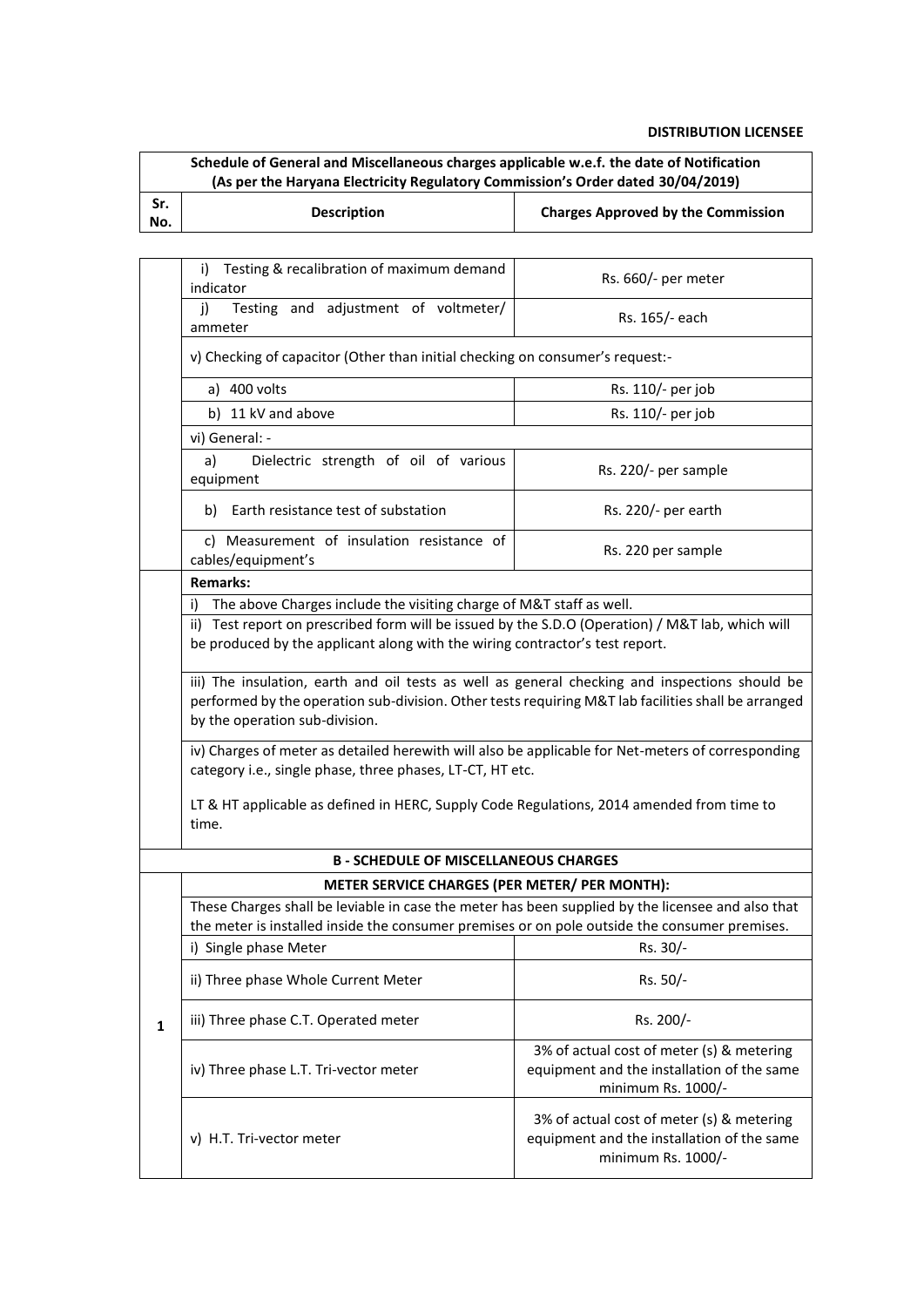|            | Schedule of General and Miscellaneous charges applicable w.e.f. the date of Notification |                                           |  |  |
|------------|------------------------------------------------------------------------------------------|-------------------------------------------|--|--|
|            | (As per the Haryana Electricity Regulatory Commission's Order dated 30/04/2019)          |                                           |  |  |
| Sr.<br>No. | <b>Description</b>                                                                       | <b>Charges Approved by the Commission</b> |  |  |

|                | vi) E.H.T. Tri-vector meter                                                                                                                                                                                                                    | 3% of actual cost of meter (s) & metering<br>equipment and the installation of the same<br>minimum Rs. 2000/-                                                                                                                                                                   |  |
|----------------|------------------------------------------------------------------------------------------------------------------------------------------------------------------------------------------------------------------------------------------------|---------------------------------------------------------------------------------------------------------------------------------------------------------------------------------------------------------------------------------------------------------------------------------|--|
| $\mathbf{2}$   | LINE SERVICE CHARGES (PER MONTH)                                                                                                                                                                                                               | Nil                                                                                                                                                                                                                                                                             |  |
| 3              | <b>SERVICE CONNECTION CHARGES</b>                                                                                                                                                                                                              | As per HERC (Duty to supply electricity on<br>request, Power to recover expenditure<br>incurred in providing supply and Power to<br>require security) Regulations, 2016<br>amended from time to time.                                                                           |  |
| 4              | <b>EXTENSION IN LOAD</b>                                                                                                                                                                                                                       | As per HERC (Electricity Supply Code)<br>Regulations, 2014 amended from time to<br>time.                                                                                                                                                                                        |  |
| 5              | <b>ADVANCE CONSUMPTION DEPOSIT (ACD)</b>                                                                                                                                                                                                       | As per HERC (Duty to supply electricity on<br>request, Power to recover expenditure<br>incurred in providing supply and Power to<br>require security) Regulations, 2016<br>amended from time to time.                                                                           |  |
| 6              | <b>CAPACITOR SERVICE CHARGES (PER MONTH)</b>                                                                                                                                                                                                   | <b>NIL</b>                                                                                                                                                                                                                                                                      |  |
| $\overline{ }$ | <b>ADMINISTRATION CHARGES FOR DISHONORED</b><br><b>CHEQUE</b>                                                                                                                                                                                  | As per HERC (Electricity Supply Code)<br>Regulations, 2014 amended from time to<br>time.                                                                                                                                                                                        |  |
|                | TESTING FEE FOR CAPACITOR, TRANSFORMER OIL AND INSULATION RESISTANCE OF CABLE/<br><b>OTHER EQUIPMENT</b>                                                                                                                                       |                                                                                                                                                                                                                                                                                 |  |
|                | Routine checking shall be done by licensee and no Charges shall be levied on the consumers for<br>such routine checking. However, in case the checking is done at the request of the consumer<br>then the following Charges shall be leviable. |                                                                                                                                                                                                                                                                                 |  |
| 8              | i) Capacitors at 230/440 Voltage level                                                                                                                                                                                                         | Rs.200 per visit                                                                                                                                                                                                                                                                |  |
|                | ii) Capacitors at 11 kV and above Voltage level                                                                                                                                                                                                |                                                                                                                                                                                                                                                                                 |  |
|                |                                                                                                                                                                                                                                                | Rs.400 per visit                                                                                                                                                                                                                                                                |  |
|                | iii) Checking of the Transformer Oil                                                                                                                                                                                                           | Rs. 200 for first sample and Rs.150 for every<br>additional sample                                                                                                                                                                                                              |  |
|                | iv) Checking of insulation resistance of cables and<br>other equipment                                                                                                                                                                         | Rs.300 per cable/ equipment                                                                                                                                                                                                                                                     |  |
| 9              | <b>SHIFTING CHARGES FOR TUBE WELL</b>                                                                                                                                                                                                          | Rs.7,000 per span for new work and erection<br>Charges for use of old material and<br>dismantlement Charges for old site work.<br>However, these Charges are indicative and<br>subject to adjustments $(+/-)$ based on the<br>approved cost data book for the relevant<br>year. |  |
|                | APPLICATION FORM FOR NEW CONNECTION (IF PURCHASED FROM THE LICENSEE)                                                                                                                                                                           |                                                                                                                                                                                                                                                                                 |  |
|                | AP and DS category<br>i)                                                                                                                                                                                                                       | Rs.20/-                                                                                                                                                                                                                                                                         |  |
| 10             | ii)<br>HT category                                                                                                                                                                                                                             | Rs.500/                                                                                                                                                                                                                                                                         |  |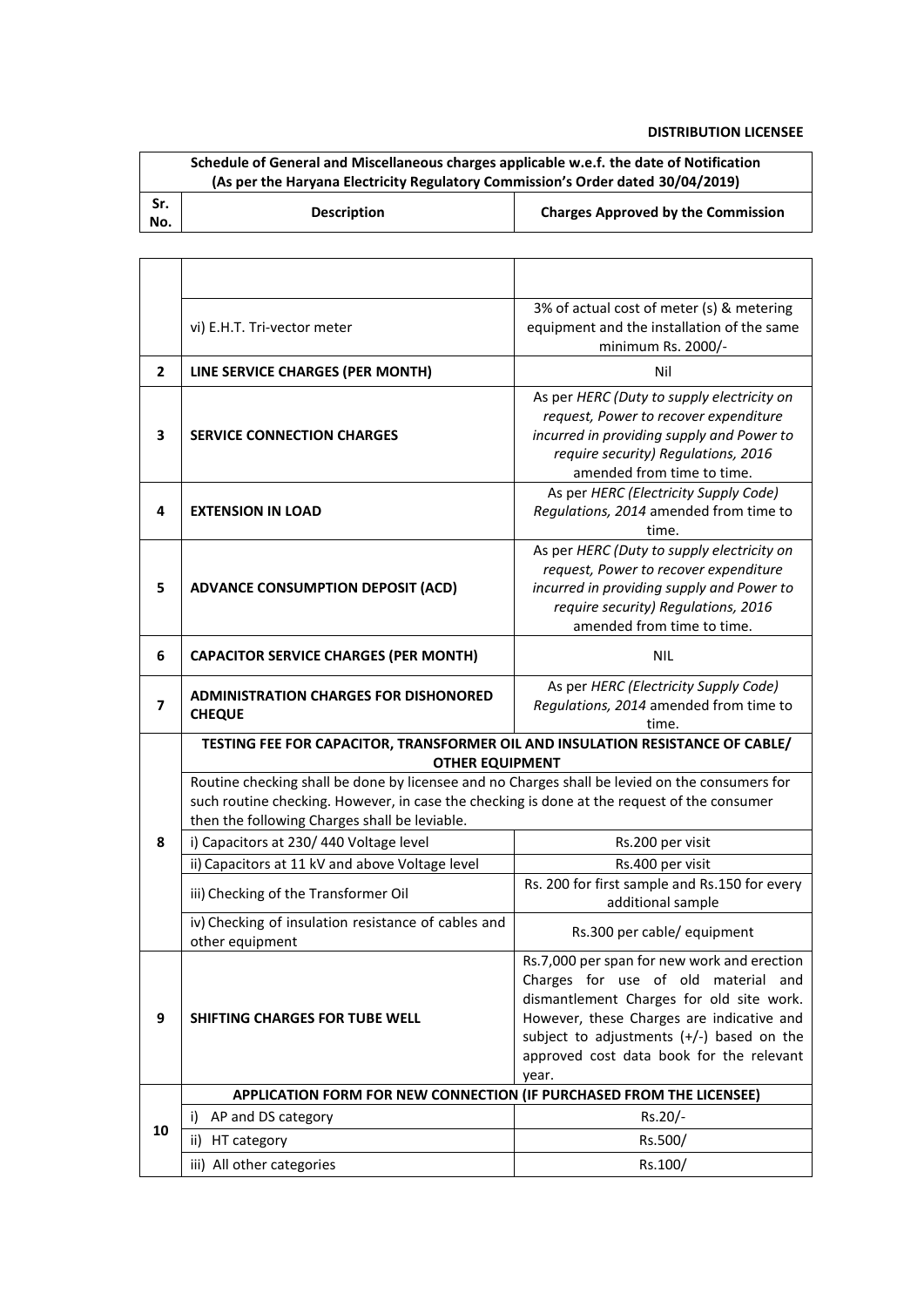#### **TRANSMISSION LICENSEE**

|                | Schedule of General and Miscellaneous charges applicable w.e.f. the date of Notification<br>(As per the Haryana Electricity Regulatory Commission's Order dated 30/04/2019)                                                                                                                                                      |                                                                                                                                                                                                                |  |
|----------------|----------------------------------------------------------------------------------------------------------------------------------------------------------------------------------------------------------------------------------------------------------------------------------------------------------------------------------|----------------------------------------------------------------------------------------------------------------------------------------------------------------------------------------------------------------|--|
|                | A. INSPECTION CHARGES FOR VARIOUS WORKS ALONG WITH OTHER GENERAL AND<br>MISCELLANEOUS CHARGES FOR OTHER SERVICES TENDERED BY HVPNL                                                                                                                                                                                               |                                                                                                                                                                                                                |  |
| Sr.<br>No.     | Description of charges for various services                                                                                                                                                                                                                                                                                      | <b>Charges Approved by the</b><br>Commission                                                                                                                                                                   |  |
| $\mathbf{1}$   | The departmental charges for carrying out the supervision of the<br>works where the works to be carried out by the consumer/client<br>Departments as per HVPNL specification<br>/institution /Govt.<br>/guidelines and finally to be taken over by HVPNL (in case of<br>consumers for the purpose of drawl of electricity only). | 1.5% of the estimated<br>cost of such works.                                                                                                                                                                   |  |
| $\overline{2}$ | DEPARTMENTAL CHARGES ON DEPOSIT WORKS                                                                                                                                                                                                                                                                                            |                                                                                                                                                                                                                |  |
| a)             | Where existing line / structures etc. have to be shifted on the request<br>of the consumer/client/institution /Govt. Departments and work is to<br>be carried out departmentally.                                                                                                                                                | 10%                                                                                                                                                                                                            |  |
| b)             | Where new/ augmentation work of substation/bays etc. is to be<br>carried out on the request of the consumer /client/institution/Govt.<br>departments and work is to be carried out departmentally.                                                                                                                               | 10%                                                                                                                                                                                                            |  |
| c)             | Where existing line /structure etc. have to be shifted on the request<br>of the consumer/client/ institution/Govt. departments and work to<br>be carried out through turnkey contractor.                                                                                                                                         | 6%                                                                                                                                                                                                             |  |
| d)             | Where new/augmentation work of substations/bays etc. is to be<br>carried out on the request of the consumer /client/institution /Govt.<br>departments and work to be carried out through turnkey contractor.                                                                                                                     | 6%                                                                                                                                                                                                             |  |
| e)             | Where the work is yet to be carried out through turnkey basis, but<br>the client/institution/Govt. departments has objection to the route<br>of the line and wants shifting to other place in his own land.                                                                                                                      | 6%                                                                                                                                                                                                             |  |
| f)             | Where the work has been carried out by the consumer / client<br>/institution /Govt. departments by following HVPNL specification<br>/guide lines and the same is to be taken over by HVPNL (excluding<br>works at sr. no. 1 above).                                                                                              | 4%                                                                                                                                                                                                             |  |
| 3              | Charges for rerouting of existing overhead transmission lines with<br>substitution by EHV XLPE underground Cables                                                                                                                                                                                                                |                                                                                                                                                                                                                |  |
| a)             | The applicant making request for rerouting for substitution overhead<br>lines with the cable shall bear all expenses of complete activity of the<br>replacement of overhead lines with EHV XLPE underground cable.                                                                                                               | The estimated cost as a<br>deposited work of<br>consumer inclusive of                                                                                                                                          |  |
| b)             | To ensure the continuity of supply the applicant shall also bear the<br>cost of one extra operational cable per Circuit for the immediate and<br>emergent use in case of failure of any of the cable.                                                                                                                            | supervising<br>/departmental charges in<br>line with Sr. No. 2 above.<br>Provided further that no<br>O&M Charges for future<br>maintenance of the<br>underground cable shall<br>be payable by the<br>consumer. |  |

## **B. TESTING CHARGES OF M&P – CC WING OF HVPNL**

The following testing charges including Man days and equipment hiring charges shall be applicable for FY 2019-20 with an increment of 5% p.a. for services provided by M&P Engineering Staff and T&P